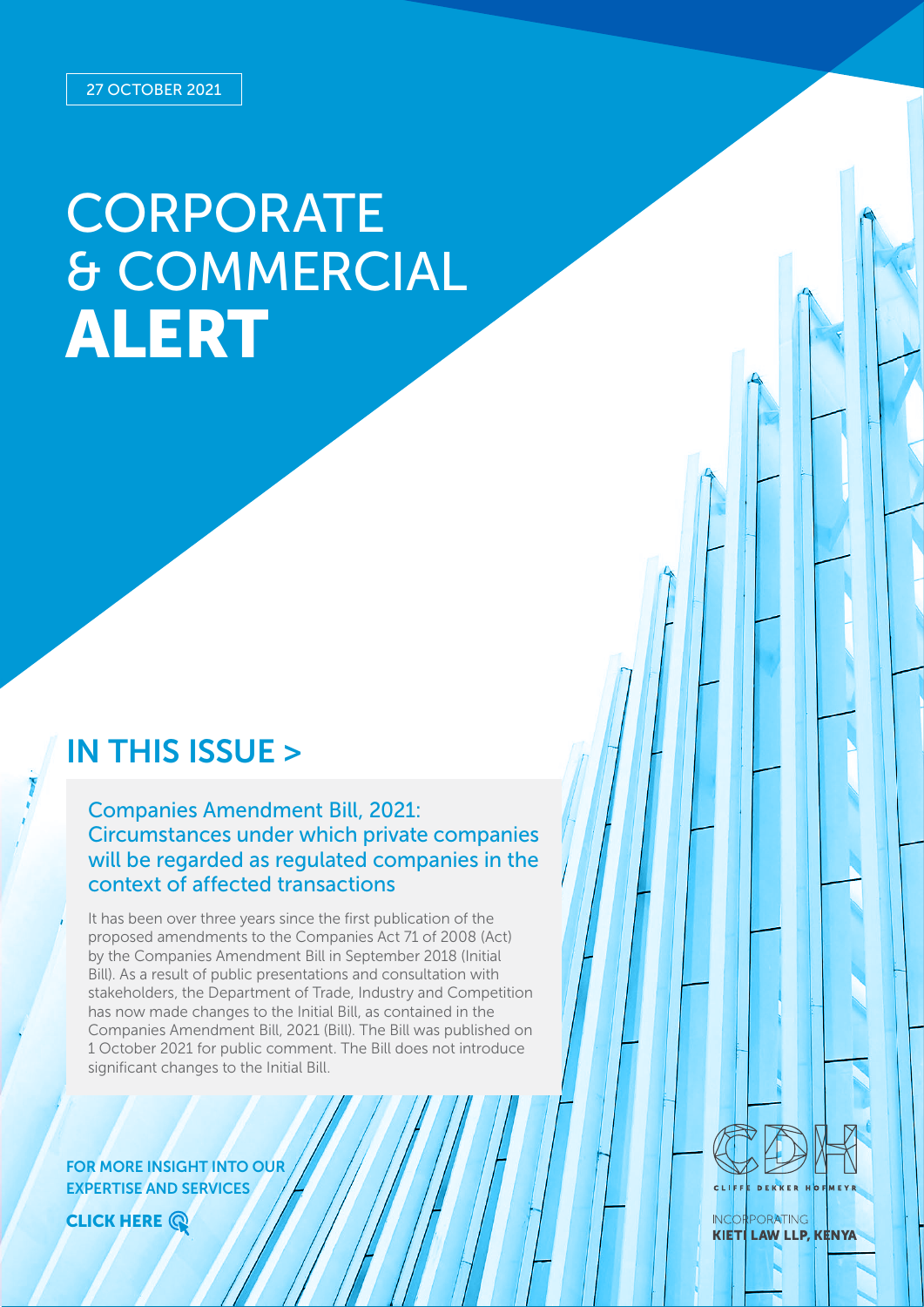One of the more welcomed amendments to the Act introduced by the Bill is the reform of the circumstances under which a private company will be regarded as being a regulated company in the context of an affected transaction under section 118(1)(c)(i) of the Act.

Companies Amendment Bill, 2021: Circumstances under which private companies will be regarded as regulated companies in the context of affected transactions

It has been over three years since the first publication of the proposed amendments to the Companies Act 71 of 2008 (Act) by the Companies Amendment Bill in September 2018 (Initial Bill). As a result of public presentations and consultation with stakeholders, the Department of Trade, Industry and Competition has now made changes to the Initial Bill, as contained in the Companies Amendment Bill, 2021 (Bill). The Bill was published on 1 October 2021 for public comment. The Bill does not introduce significant changes to the Initial Bill.

However, one of the more welcomed amendments to the Act introduced by the Bill is the reform of the circumstances under which a private company will be regarded as being a regulated company in the context of an affected transaction under section 118(1)(c)(i) of the Act. As section 118(1)(c)(i) of the Act currently stands, a private company will be regarded as being a regulated company if 10% or more of its issued shares have been transferred, other than by transfer between or among related or inter-related persons, within a period of 24 months immediately prior to the date of the proposed transaction. The current section 118(1)(c)(i) definition of a regulated private company has proven to be impractical and at times nonsensical as it may result in small, closely held private companies being regarded as regulated companies solely on a benign transfer of

their shares between unrelated persons in the 24 months preceding the proposed affected transaction. Conversely, other high-turnover private companies with a large number of shareholders may avoid falling into the definition of a regulated company and the resultant application of takeover laws due to there being no transfer of their shares.

The amendment to section 118(1)(c)(i) of the Act that the Bill seeks to introduce is a removal of the current "*10% or more share transfer in the preceding 24 months*" test and a move back to a position similar to the previous takeover regime in the Companies Act 61 of 1973 and the old Securities Regulation Panel Code (SRP Code). The Bill proposes that a private company will be a regulated company if that private company:

- 1) has 10 or more shareholders with direct or indirect shareholding in the company; and
- 2) the company meets or exceeds the financial threshold of annual turnover or asset value which shall be determined by the Minister of Trade, Industry and Competition in consultation with the Takeover Regulations Panel (Panel).

Furthermore, the amendments seek to expressly grant the Panel the discretion to exempt any particular transaction affecting a private company from takeover laws in terms of section 119(6) of the Act.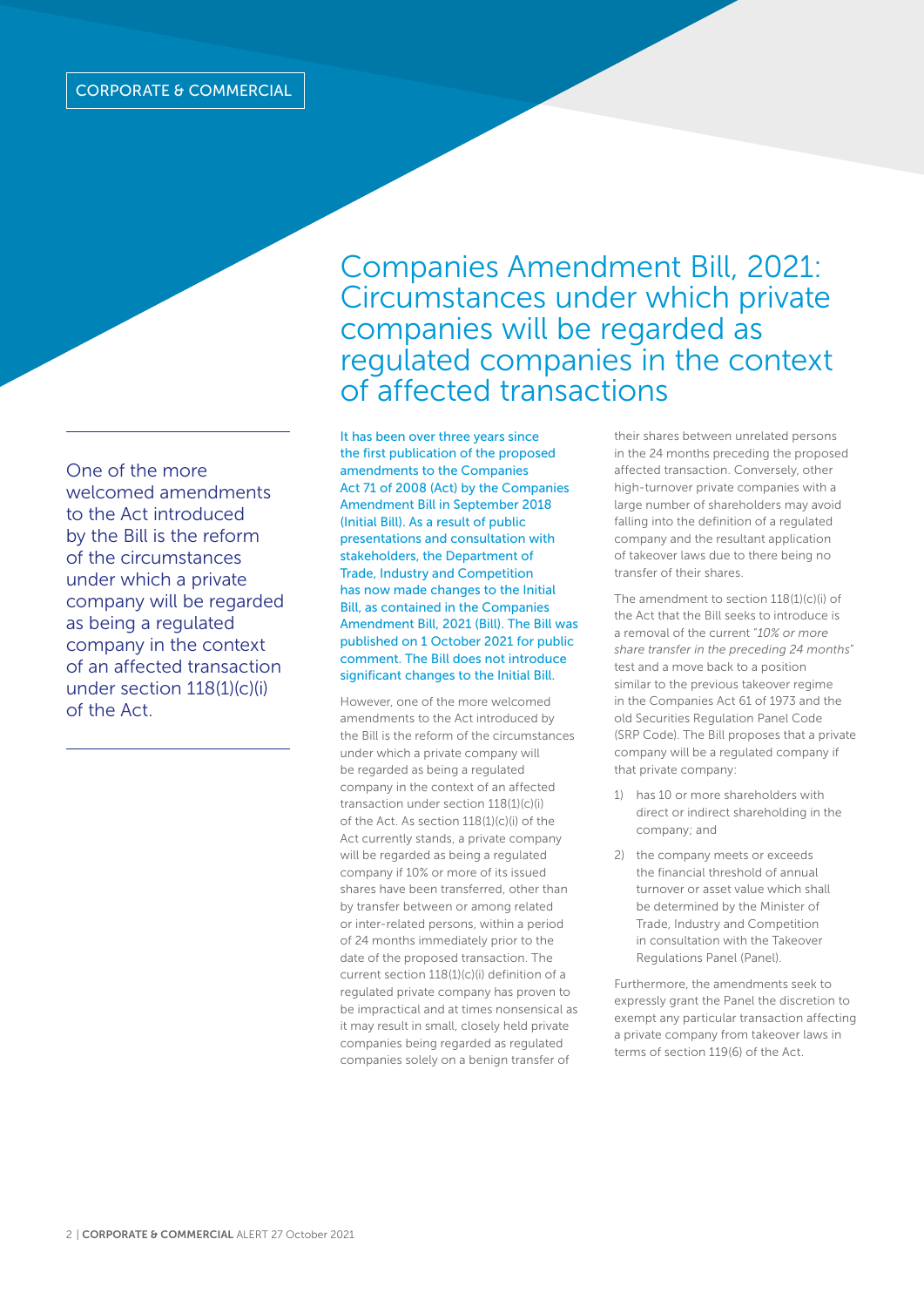The amendments to section 118(1)(c)(i) of the Act proposed by the Bill may assist in avoiding the arbitrary and unintended consequences of the section in its current form.

Companies Amendment Bill, 2021: Circumstances under which private companies will be regarded as regulated companies in the context of affected transactions*...continued* 

These proposed amendments to section 118(1)(c)(i) of the Act differ from the amendments that were proposed by the Initial Bill. The Initial Bill's proposed amendments also sought to bring about more certainty regarding the application of the Takeover Regulations and to do away with the impractical share transfer test. However, it proposed that a private company be "*regulated*" if its annual financial statements are required to be audited in accordance with section 84(1) (c) of the Act. The Panel submitted that the link to section 84(1)(c) of the Act should be removed on the basis that this section and Regulation 28 of the Companies Regulations, 2011 refer to factors that the Panel considered to be outside of its jurisdiction, such as employment and public interest scores.

The amendments to section 118(1)(c)(i) of the Act proposed by the Bill may assist in avoiding the arbitrary and unintended consequences of the section in its current form. It should be noted, however, that the proposed amendments to the section are not without issues. For example, there is no real clarity on the meaning of "*indirect shareholding*" in the context of the proposed amendment given that "*indirect shareholding"* is not a construct used in the Act. A shareholder, as defined

in the Act, is someone who is registered in the share register as the holder of a share. As such, a more appropriate approach to dealing with the "*indirect shareholding*" position may, for instance, be replacing the "*indirect shareholding*" construct with the provisions of the revised section 56 of the Act (as proposed by the Bill) dealing with beneficial holders of shares. Furthermore, the Bill does not give guidance as to what the "*financial threshold*" will be, save that it will be determined by the Minister of Trade, Industry and Competition in consultation with the Panel. The old SRP Code prescribed a "*financial threshold*" of at least R5 million in subscribed share capital or loan capital. It is hoped that the financial threshold to be prescribed by the minister will be substantial (even higher than previously prescribed in the SRP Code) and a clear calculation basis as to whether a company meets such threshold will be provided as to avoid confusion and small private companies falling into the definition of a regulated company.

Interested persons are invited to submit their written comments to the Bill by 31 October 2021.

*Xhanti Mtulu, Andre de Lange and Akhona Mgwaba*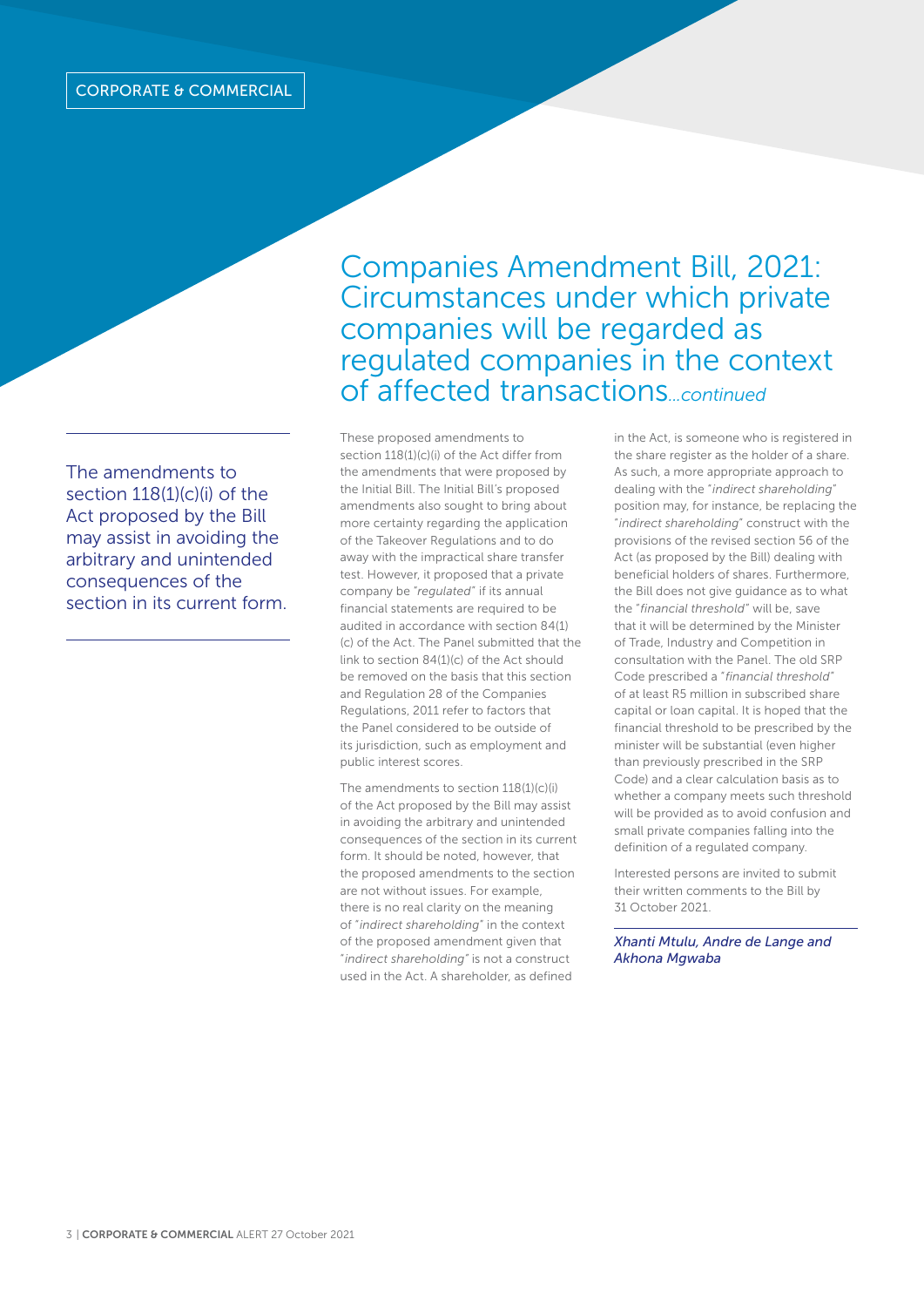# OUR TEAM

For more information about our Corporate & Commercial practice and services in South Africa and Kenya, please contact:



### Willem Jacobs

Practice Head Director Corporate & Commercial  $T + 27 (0)11562155$ M +27 (0)83 326 8971



## E willem.jacobs@cdhlegal.com

David Thompson Deputy Practice Head Director Corporate & Commercial T +27 (0)21 481 6335 M +27 (0)82 882 5655

E david.thompson@cdhlegal.com

#### Sammy Ndolo

Managing Partner | Kenya T +254 731 086 649 +254 204 409 918 +254 710 560 114 sammy.ndolo@cdhlegal.com

#### Roelof Bonnet

- Director T +27 (0)11 562 1226 M +27 (0)83 325 2185
- E roelof.bonnet@cdhlegal.com

#### Tessa Brewis

Director T +27 (0)21 481 6324 M +27 (0)83 717 9360 E tessa.brewis@cdhlegal.com

#### Etta Chang

- Director T +27 (0)11 562 1432
- M +27 (0)72 879 1281 E etta.chang@cdhlegal.com

#### Vivien Chaplin

- Director T +27 (0)11 562 1556
- M +27 (0)82 411 1305
- E vivien.chaplin@cdhlegal.com

#### Clem Daniel

- Director T +27 (0)11 562 1073
- M +27 (0)82 418 5924 E clem.daniel@cdhlegal.com

#### Jenni Darling

Director T +27 (0)11 562 1878 M +27 (0)82 826 9055 E jenni.darling@cdhlegal.com

#### André de Lange

Sector head Director Agriculture, Aquaculture & Fishing Sector  $T + 27(0)214056165$ M +27 (0)82 781 5858 E andre.delange@cdhlegal.com

#### Werner de Waal

- Director T +27 (0)21 481 6435 M +27 (0)82 466 4443
- E werner.dewaal@cdhlegal.com

#### John Gillmer

Joint Sector head Director Private Equity T +27 (0)21 405 6004 M +27 (0)82 330 4902 E john.gillmer@cdhlegal.com

#### Johan Green

Director  $T + 27(0)214056200$ M +27 (0)73 304 6663 E johan.green@cdhlegal.com

#### Ian Hayes

Director T +27 (0)11 562 1593 M +27 (0)83 326 4826 E ian.hayes@cdhlegal.com

#### Peter Hesseling

**Director** T +27 (0)21 405 6009 M +27 (0)82 883 3131 E peter.hesseling@cdhlegal.com

#### Quintin Honey

**Director** T +27 (0)11 562 1166 M +27 (0)83 652 0151 E quintin.honey@cdhlegal.com

#### Brian Jennings

Director  $T +27(0)115621866$ M +27 (0)82 787 9497 E brian.jennings@cdhlegal.com

#### Rachel Kelly

Director  $T +27(0)115621165$ M +27 (0)82 788 0367 E rachel.kelly@cdhlegal.com

#### Yaniv Kleitman

Director  $T + 27 (0)11 562 1219$ M +27 (0)72 279 1260 E yaniv.kleitman@cdhlegal.com

#### Justine Krige

Director T +27 (0)21 481 6379 M +27 (0)82 479 8552

E justine.krige@cdhlegal.com

#### Johan Latsky

Executive Consultant T +27 (0)11 562 1149 M +27 (0)82 554 1003 E johan.latsky@cdhlegal.com

#### Nkcubeko Mbambisa

Director T +27 (0)21 481 6352 M +27 (0)82 058 4268 E nkcubeko.mbambisa@cdhlegal.com

#### Nonhla Mchunu

Director T +27 (0)11 562 1228 M +27 (0)82 314 4297 E nonhla.mchunu@cdhlegal.com

#### Ayanda Mhlongo

Director T +27 (0)21 481 6436 M +27 (0)82 787 9543

E ayanda.mhlongo@cdhlegal.com

#### William Midgley Director

 $T +27(0)115621390$ M +27 (0)82 904 1772 E william.midgley@cdhlegal.com

#### Tessmerica Moodley

Director T +27 (0)21 481 6397 M +27 (0)73 401 2488

E tessmerica.moodley@cdhlegal.com

#### Anita Moolman

Director T +27 (0)11 562 1376

M +27 (0)72 252 1079

E anita.moolman@cdhlegal.com